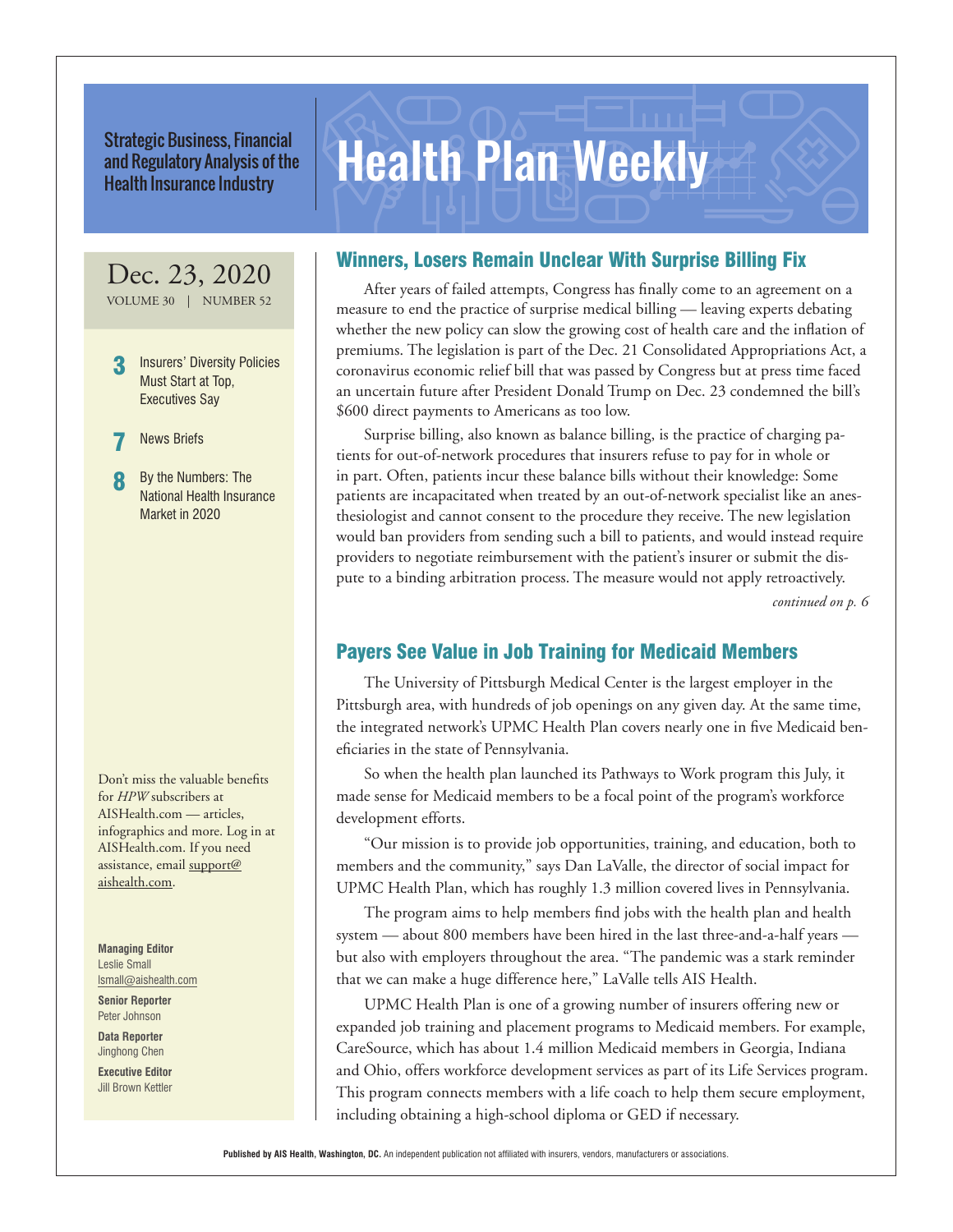Other services include online professional development and skill-building sessions, sample job applications, and interview prep. Support is also available for up to two years after a member has started a job.

In addition, national insurer Anthem, Inc., which has more than 5.5 million Medicaid covered lives across 17 states, has recently partnered with Aunt Bertha, a public benefit corporation that helps connect people to social services programs such as food assistance and job training. Care teams and providers can help members search for services in their area and view contact information, hours of operation and next steps for receiving assistance.

For Anthem, the goal is to emphasize whole-person health and quality of life, according to Leigh Davison, staff vice president of Medicaid strategy and initiatives.

"Perceived job insecurity, downsizing or workplace closure, and underemployment can all have negative implications for physical and mental health," Davison explains.

Expansion of these initiatives comes at a time when Medicaid work requirements are making headlines. On Dec. 4, the U.S. Supreme Court said it would hear arguments on the legality of work requirements. Under the Trump administration, CMS has encouraged states to apply for waivers that would require certain Medicaid beneficiaries to prove that they are working, looking for a job, or enrolled in a job training program in order to retain Medicaid coverage. Experts say that the Biden administration will likely try to reverse those waivers *(HPW 11/13/20, p. 1)*.

According to the Kaiser Family Foundation, Medicaid work requirement waivers have been approved in 12 states. However, lower courts have struck down work requirements in Arkansas, Kentucky, Michigan and New Hampshire, and some other states with approved waivers have not yet implemented their programs.

According to a 2019 analysis from the Kaiser Family Foundation, 63% of adult Medicaid beneficiaries in the U.S. are working, and only 7% are

Health Plan Weekly (ISSN: 2576-4365) is published 52 times a year by AIS Health, 2101 L Street, NW, Suite 300, Washington, D.C. 20037, 800-521-4323, www.AISHealth.com.

Copyright © 2020 by Managed Markets Insight & Technology, LLC. All rights reserved. On matters of fair use, you may copy or email an excerpt from an article from *HPW*. But unless you have AIS Health's permission, it violates federal law to copy or email an entire issue, share your AISHealth.com password, or post content on any website or network. Please contact sales@aishealth.com for more information.

*Health Plan Weekly* is published with the understanding that the publisher is not engaged in rendering legal, accounting or other professional services. If legal advice or other expert assistance is required, the services of a competent professional person should be sought.

Subscriptions to *HPW* include free electronic delivery and access to all content online at www.AISHealth.com. To renew your annual subscription, please order online at www.AISHealth.com. For subscriptions for five or more users, contact sales@aishealth.com.

Senior Reporter, Peter Johnson; Managing Editor, Leslie Small; Executive Editor, Jill Brown Kettler

**EDITORIAL ADVISORY BOARD: Michael Adelberg,** Principal, Faegre Drinker Consulting; **Brian Anderson,**  Principal, Milliman, Inc.; **Brad Piper,** Principal and Consulting Actuary, Milliman, Inc.; **Adam J. Fein, Ph.D.,**  President, Pembroke Consulting, Inc.; **Bruce Merlin Fried,** Partner, Dentons; **John Gorman,** Founder and Chairman, Nightingale Partners LLC

not working due to an inability to find work. The remainder of beneficiaries are not working due to illness or disability, school attendance or their role as a caregiver.

"It's such a [misconception] that people on Medicaid don't want to work," LaValle says.

UPMC Health Plan's program is not tied to a Medicaid work requirement waiver. While Pennsylvania's Republican-controlled legislature has repeatedly proposed bills that would direct the state to apply for such a waiver, Democratic Gov. Tom Wolf has vetoed these bills and indicated that he will not support similar legislation in the future.

### Job Placement Yields Results

Instead of work requirements, in January 2020 Pennsylvania launched a program called Medicaid Work Supports, which connects new enrollees in Medicaid plans with employment resources as well as assistance with obtaining a diploma or GED.

"When we get new Medicaid members, they tell us if they're interested in work support, and we try to help them wherever they are at," LaValle says. Beyond simply referring members to a job listing website, the goal of the program is to help new members find work regardless of their level of education or previous type of employment. In one recent example, new members who had recently worked in retail roles were hired for customer service roles at UPMC Health Plan, he notes.

"We're helping people navigate the employment space. What we heard from the community is that people just needed someone to talk to, to bring hope and compassion and action," La-Valle says. "We spend a little more time with people. We have multiple conver-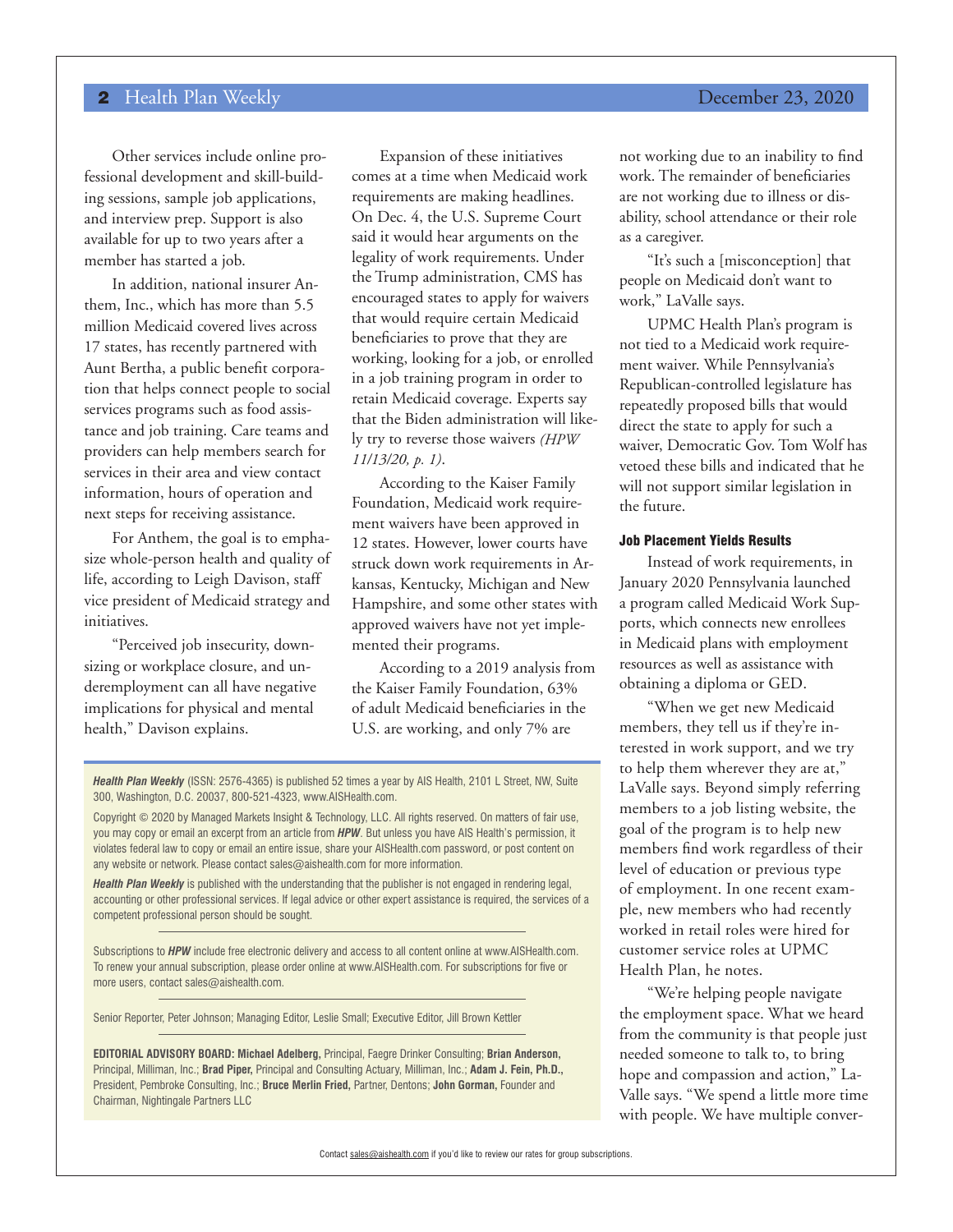## **December 23, 2020 Health Plan Weekly 3**

sations and help people find their way. It's as simple as communicating with them and building that trust, to help them see where their life experiences have led them."

Industry experts suggest that insurers' job training programs offer a broader benefit than just meeting the needs of Medicaid work requirement waivers or filling job vacancies.

"Health plans look at stable employment as just one of the many social determinants of health that they've been trying to address. Like access to safe, affordable housing and food security, having a steady job leads to better health outcomes," says Jerry Vitti, founder and CEO of Healthcare Financial Inc., a firm that connects low-income, elderly and disabled populations with public benefit programs. "Providing job training resources helps plans fulfill their primary goal of keeping their members healthy. That in turn lowers costs and yields a positive ROI for the plan."

#### Preventive Indicators Improve

CareSource said in 2018 that it observed an 18% drop in emergency department use and a 15% decrease in outpatient expenditures among members in the first months of participation in the Job Connect program, compared to the six months prior to joining the program. In addition, CareSource has seen a 22% increase in prescription drug spending, which the insurer views as a driver for preventing chronic conditions down the road.

Abner Mason, founder and CEO of ConsejoSano, agrees with this assessment. ConsejoSano provides health plans, providers and employers with engagement tools designed to meet the needs of non-English speakers and multicultural populations.

"The further upstream you go with interventions, the more effective they are, and the more savings we see over time," Mason tells AIS Health. "Unemployment is a social determinants of health barrier, and it directly impacts, in dollars and cents, when people access health care. If they don't have cash on hand for a copay or for a prescription, they hold off, and little problems then turn into big, expensive ones."

For Anthem, it's important to be able to link newly working Medicaid members with resources above and beyond job training to help remove barriers to employment. These could include transportation, child care and housing, Davison says.

**"**

**Health plans look at stable employment as just one of the many social determinants of health that they've been trying to address.**

"A loss of any one of those supports could potentially derail completion of training or cause an individual to miss a job opportunity. With steady employment, many social determinants of health supports could be lessened and even resolved," she says.

The job training programs also help health plans connect with their communities. CareSource's Job Connect program got its start when the insurer hosted a hiring event on behalf of a glass manufacturing company that wanted to hire 1,000 workers for its new plant in Dayton, Ohio. Anthem has employed 16 college students in its Atlanta-based IT apprenticeship program, Davison says. These students work and obtain a degree in an IT field over the course of five years. The program is part of a larger effort to work with community organizations to train individuals in soft skills and help them obtain professional certifications in high-demand fields such as IT or health care, she adds. UPMC and UPMC Health Plan have recently launched a program called Freedom House 2.0, a grant-funded initiative to recruit highrisk youth and individuals replaced by COVID-19 — including the health plan's Medicaid members — for emergency medical service (EMS) training and certification. This program takes its name from the initial Freedom House, an ambulance service founded in 1967 by UPMC anesthesiologist Peter Safar, M.D.

Safar drew recruits from the low-income and predominantly Black Pittsburgh neighborhood known as the Hill District and trained them in IV and medication administration. The first program helped set a national standard for paramedics training, according to Dan Swayze, vice president of community services for UPMC Health Plan. Prior to its inception, city police or funeral homes typically provided ambulance services, which led to poor outcomes. The hope is that Freedom House 2.0 will do similar work by pioneering the role of the "community paramedic" who can assess individuals for mental health needs or other social determinants of health when responding to 911 calls.

"We want not only give students and participants a new career trajectory but to also transform the whole EMS industry," Swayze tells AIS Health.

Contact Davison via Tony Felts at tony.felts@anthem.com, LaValle via Bill Ries at riesws@upmc.edu, and Vitti and Mason via Joe Reblando at joe@joereblando.com.  $\diamond$ 

*by Brian Eastwood*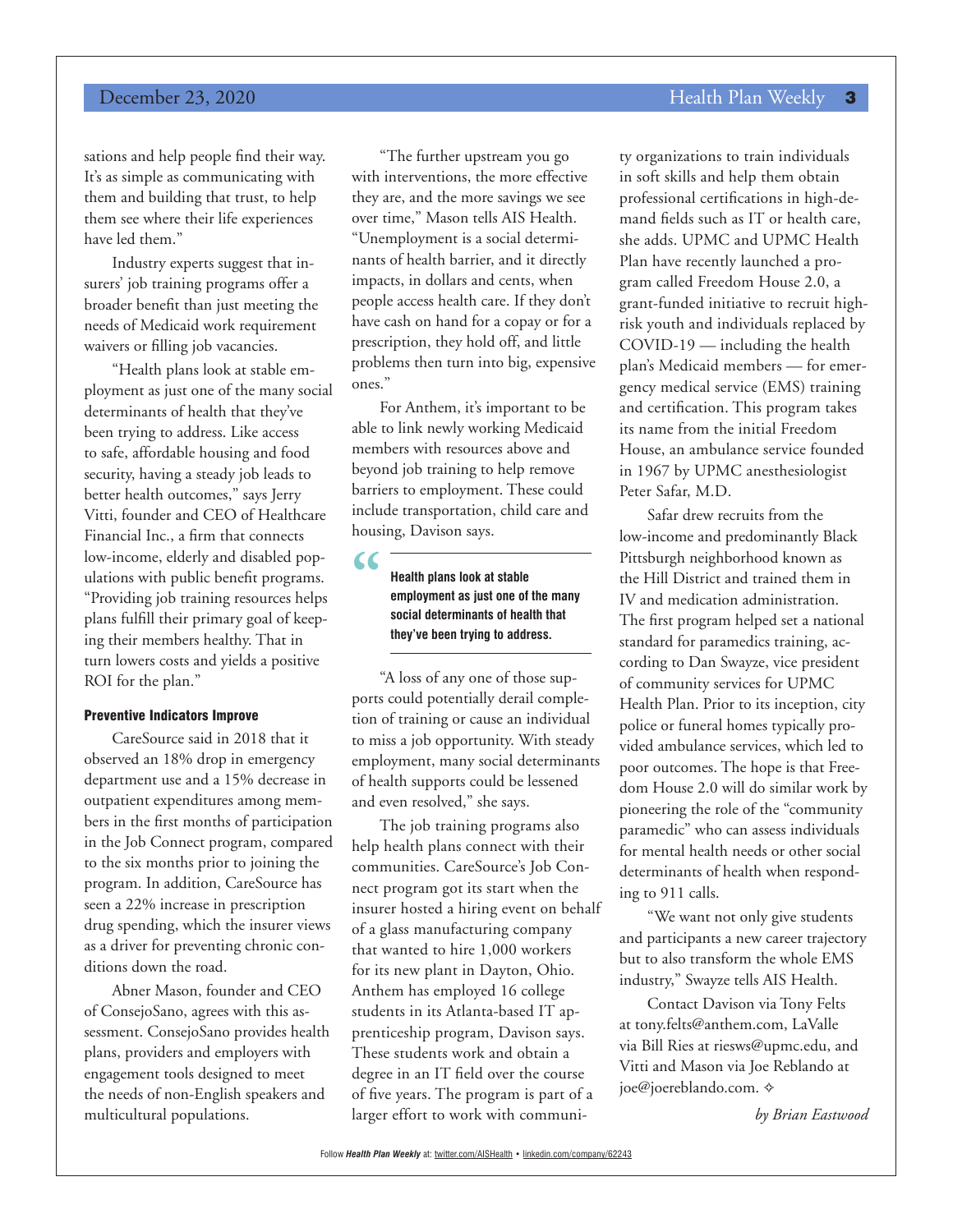## Insurers' Diversity Policies Must Start at Top, Executives Say

Internal equity and diversity programs could be a powerful business strategy for plans that serve under-resourced populations, two experts say.

But to make these programs truly effective, organizations must start at the top and embed equity and diversity principles in everything they do, moving beyond a mere "box-checking" mentality, said Sachin Jain, M.D., president and CEO of SCAN Group and SCAN Health Plan, based in Long Beach, Calif.

"I would say one of the biggest obstacles that we have is our false sense of security that we're actually doing something about this problem," Jain said during a Dec. 8 virtual panel at Ameri-

ca's Health Insurance Plans' Consumer Experience & Digital Health Forum 2020. "Our industry is awash with pilot projects, initiatives, huge press releases and buzzwords around projects that we're doing around social determinants of health and social and health inequity."

Such initiatives, plus the act of hiring a chief health equity officer, make insurers believe they've solved the problem, Jain said, adding, "unfortunately, I will say that diversity and health equity have become a box-checking exercise in our industry." The only way to make real progress is to start from the top, where the leadership often "can't even imagine the extent to which we have health care disparities," he said.

| <b>MCO Stock Performance, November 2020</b>                               |                                                |                                   |                             |                                     |
|---------------------------------------------------------------------------|------------------------------------------------|-----------------------------------|-----------------------------|-------------------------------------|
|                                                                           |                                                |                                   |                             |                                     |
|                                                                           | <b>Closing Stock</b><br>Price on<br>11/30/2020 | <b>November</b><br>Gain<br>(Loss) | Year-to-Date<br>Gain (Loss) | <b>Consensus</b><br>2020 EPS*       |
| <b>COMMERCIAL</b>                                                         |                                                |                                   |                             |                                     |
| Cigna Corp.                                                               |                                                |                                   |                             | $$209.14$ 17.9% 2.0% \$18.59        |
| UnitedHealth Group                                                        |                                                |                                   |                             |                                     |
|                                                                           |                                                |                                   |                             |                                     |
| <b>Commercial Mean</b>                                                    |                                                | 12.1%                             | 6.9%                        |                                     |
| <b>MEDICARE</b>                                                           |                                                |                                   |                             |                                     |
| Humana Inc.                                                               |                                                |                                   |                             | $$400.52$ $(3.5%)$ $10.3%$ $$18.63$ |
| <b>Medicare Mean</b>                                                      |                                                |                                   | $(3.5\%)$ 10.3%             |                                     |
| <b>MEDICAID</b>                                                           |                                                |                                   |                             |                                     |
| Centene Corp.                                                             | $$61.65$ 0.5% $(0.4\%)$ \$5.00                 |                                   |                             |                                     |
| Molina Healthcare, Inc. \$204.13 10.4% 53.1% \$12.60                      |                                                |                                   |                             |                                     |
| <b>Medicaid Mean</b>                                                      |                                                |                                   | $5.4\%$ 26.3%               |                                     |
| <b>Industry Mean</b>                                                      |                                                |                                   | 7.3%<br>13.9%               |                                     |
| *Estimates are based on analysts' consensus estimates for full-year 2020. |                                                |                                   |                             |                                     |
| SOURCE: Bank of America Merrill Lynch.                                    |                                                |                                   |                             |                                     |

"We have to lead with new leadership. We have to evolve our cultural dialogue around these topics," Jain said. "But we also have to recognize that you can't be a good business in 2020 and not actually be excellent at serving diverse populations. I see that, from the seat that I'm in, as opportunity."

When Jain came on board in June as CEO of SCAN Health Plan, one of the largest not-for-profit Medicare Advantage plans, he directed the organization to look at data on racial equity and diversity, including both health data from members and data from within SCAN itself. "Our African-American employees trust [company] leadership less than our non-African-American employees by about 0.5 on a five-point scale. That's a big problem. It's something I've got to solve," he said. "On Medicare Advantage star measures, our African-American patients do way worse on pharmacy measures than our white patients. That's an opportunity for us to get better."

#### SCAN Looks 'Across the Organization'

SCAN's leaders recognized that they were not "thinking diversely across all of our processes across the organization," Jain said. To begin remedying that, the health plan on Dec. 9 announced that it hired three new executives and promoted another to support diversity. Timshel Tarbet, SCAN's new vice president of business excellence and diversity strategy, will lead the effort.

"Her job will be to look at literally everything we do as an organization member services, sales, [and] clinical management — and look at the ways in which we can apply a lens of health, equity and diversity to ensure that we're using diversity as a growth strategy and as a success strategy, as opposed to a box-checking exercise," Jain said.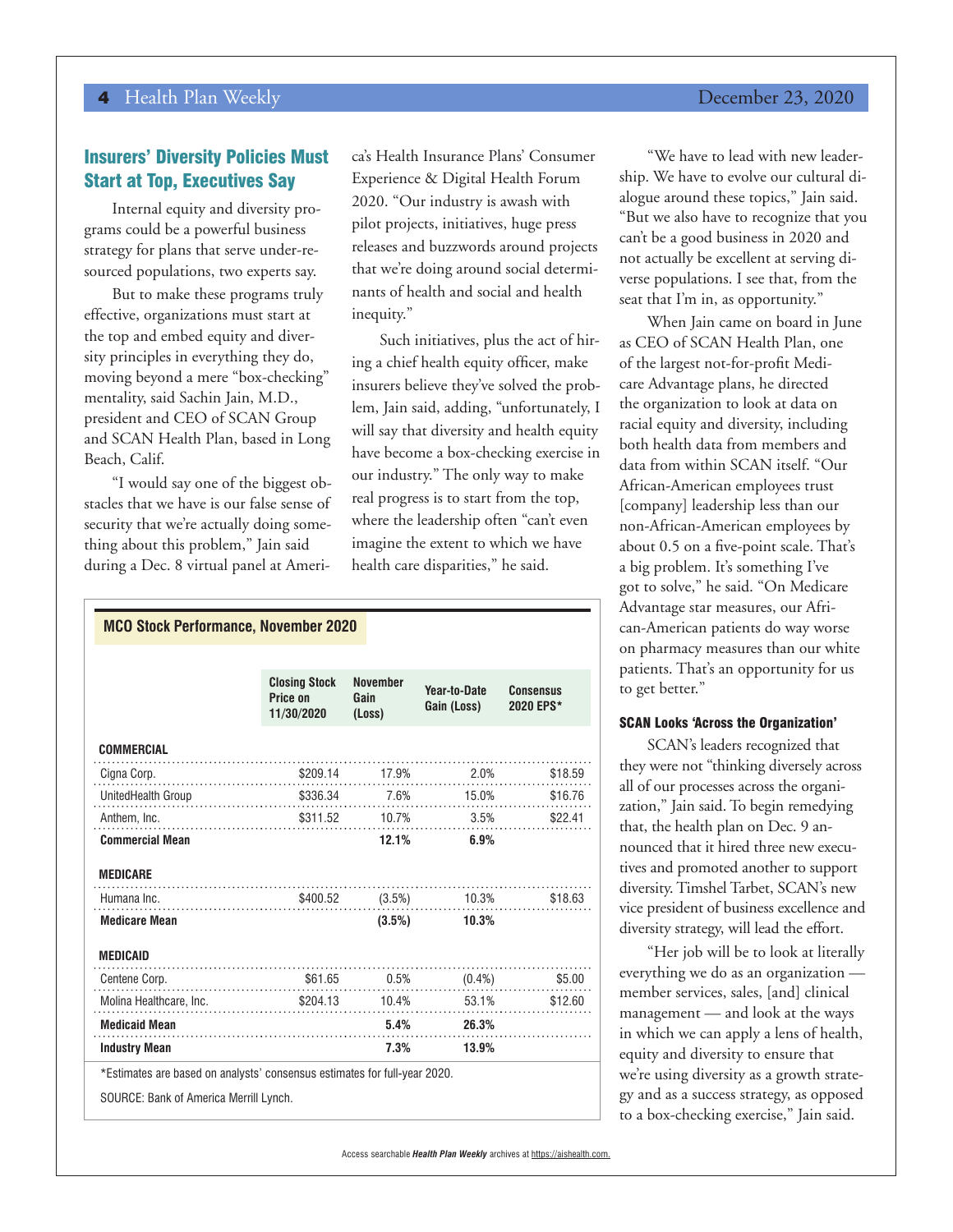## **December 23, 2020 Health Plan Weekly 5**

Tarbet will report directly to him, Jain said. That's important, he noted, since traditionally this type of position is placed in human resources. She will be "empowered to work across the whole organization to drive change," he added. "That's the kind of thing we're doing that I think is going to begin to make a difference. The job is to literally transform all of our business processes, to make sure that we are culturally competent and culturally aware and business-forward, as it relates to serving all of these diverse populations."

SCAN also has ramped up its measurement work, he said. "We're starting to take a hard look at how we perform across diverse populations," using pharmacy data to see how the plan is doing from a Medicare stars perspective, Jain said. "Demographically, southern California is very diverse. But I would say we haven't won our share of that diversity. When we look at the population that we serve, it doesn't always reflect the population of people who live in southern California, because we haven't done as good a job as we should do reaching out to the Chinese American community, the Vietnamese American community, the Filipino community, all of which have very significant populations in our geographies."

#### Trade Groups Grapple With Diversity

Jain said he's starting to see smaller competitors for that business, which is putting pressure on SCAN to win and serve a diverse membership. In addition, he said that he expects large employers to begin to ask more questions surrounding health equity and to factor the answers into their decisions on insurer choice and plan design.

Even health care trade groups are grappling with these issues. Aletha Maybank, M.D., chief health equity officer and group vice president at the American Medical Association (AMA) Center for Health Equity, told meeting attendees that the AMA is performing many of the same tasks as SCAN Health Plan: "looking at our performance metrics, our policies, our culture of the organization to make sure that we're embedding equity in this way," Maybank said. "That's the theory of change. You can't do equity work on the outside with partners, people or patients unless you're really looking internally into your institutional ways that actually prevent you from advancing equity."

The AMA approved a policy two years ago to form an organizational unit — the Center for Health Equity — and to add a chief health equity officer, whose role is to embed health equity across the entire enterprise.

#### Educating Teams is Critical for Equity

Most health care leaders understand that they need to promote diversity and equity among their leadership and workforce, Maybank said. But to make significant progress, "every single sector within our institution has to be looked at. If they don't even understand what the word 'equity' means, we're in trouble."

To fix the problem, Maybank said, organizations first need to educate teams "so that folks actually get this." Then, those teams can change policies, practices, culture and research, she said.

If the organization's top leadership is not on board with this approach, then "this work does not move forward in meaningful ways," Maybank said. The AMA's leaders are on board, she said, and the organization already has required that all vice presidents and above take two-day racial equity training, while a new diversity and equity curriculum is being disseminated through the organization.

The pandemic also has exacerbated some equity issues, Jain said. For example, telehealth has grown exponentially since March, but some people — particularly those in underserved populations — don't have access to the technology. To combat this problem, SCAN created a technology help desk as a new benefit for 2021, and actually has provided devices to people who need them to access health care, he said. "I think it's up to this industry to provide leadership around this in a year of record profits," Jain added.

#### Fixes Are 'Just The Right Thing to Do'

Still, the digital equity and diversity problem is broader than just health care, Maybank said, noting that the lack of broadband in underserved communities impacts care. In addition, physicians and entrepreneurs of color often have difficulty accessing start-up funding for projects, she said.

Jain said he's going to revisit an idea SCAN had several years ago that would involve negotiating lower broadband costs for members and making that a part of the MA plan benefits. This is the type of benefit other plans should consider, in part to address inequities, he said.

"Our industry has a history of looking at benefits purely from the perspective of 'Will it sell me more health plans?' or 'Will it reduce medical costs?'" Jain explains. "And the truth is, those are good reasons to introduce benefits, but they're not the only reasons to offer benefits. Sometimes, the reason to offer a benefit is because it's just the right thing to do."

Contact Jain via Havas Formula at scanhealth@havasformula.com and Maybank at (800) 621-8335. ♦

*by Jane Anderson*

© 2020 Managed Markets Insight & Technology, LLC. All Rights Reserved. Please see the box on page 2 for permitted and prohibited uses of *Health Plan Weekly* content.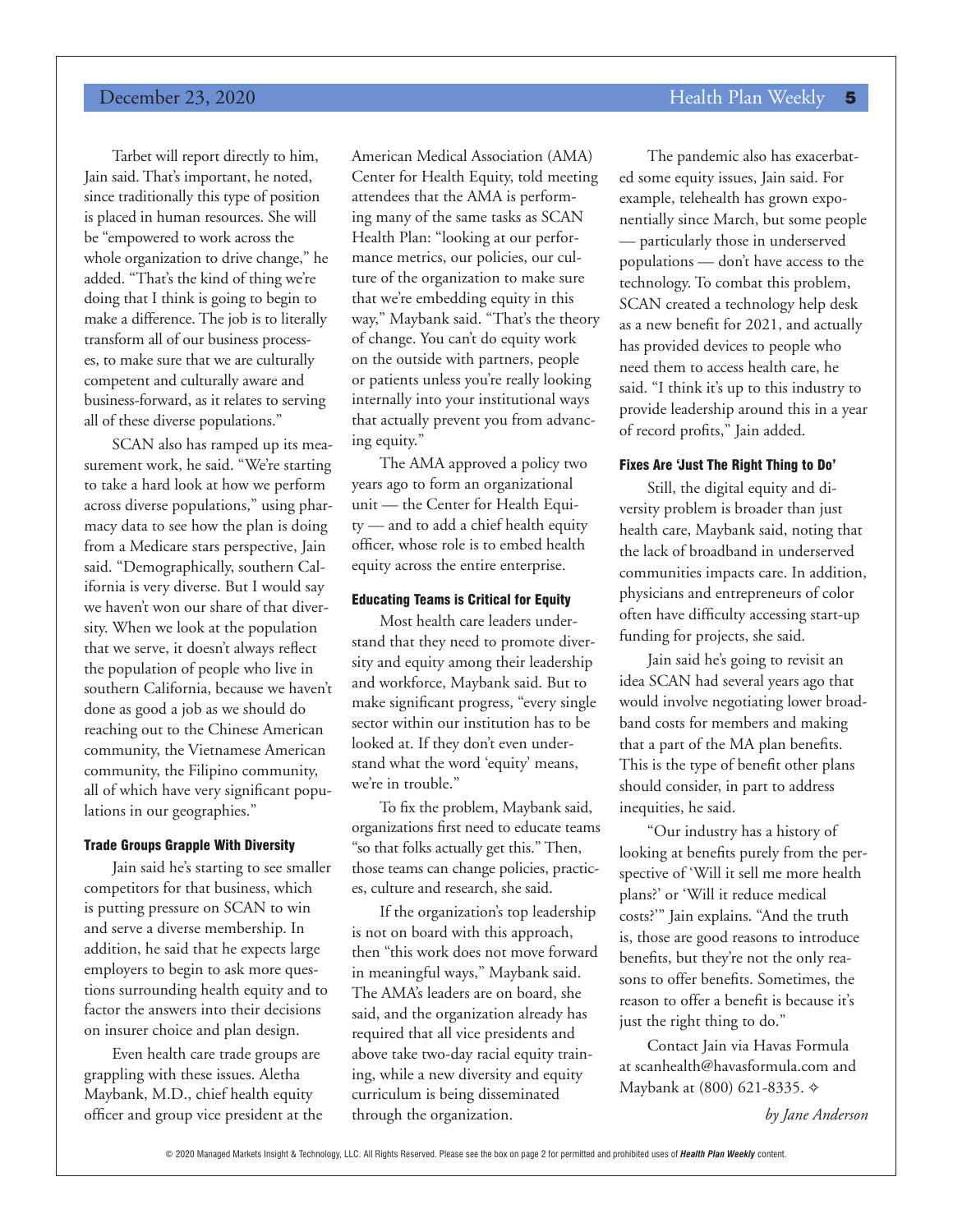#### Bill Will Ban Most Surprise Billing

### *continued from p. 1*

Providers will have 30 days from the day of the procedure to negotiate a compromise reimbursement amount with payers. If the parties can't agree, they must submit their preferred reimbursement amounts to an HHS-approved arbitrator, who will pick one of the two amounts based on factors such as the procedure's median in-network price and prevailing regional cost. Arbitration is binding and final — it cannot be appealed — and the loser is required to pay for the administrative costs of the arbitration. A provider will have to wait 150 days after the decision to initiate arbitration for subsequent procedures with the carrier in question. The legislation addresses surprise billing from hospitals, outpatient facilities and air ambulances — but not ground ambulances.

#### Measure Is 'Closer to the Ideal'

Loren Adler, associate director of the USC-Brookings Schaeffer Initiative for Health Policy, praised the legislation as "closer to the ideal, consumer-friendly solution" than previous attempts to address the issue. A serious attempt by Congress to tackle surprise billing stalled in December 2019, and other measures languished in committee for most of this year *(HPW 2/17/20, p. 1)*.

"It's very likely that this bill reduces premiums," Adler tells AIS Health. Adler has contributed to research that found surprise billing increases premiums for the entire health care system. "That's the headline of the bill. We're pretty confident in the fact that surprise billing has been inflating premiums, and this should do something to reduce that."

Adler is confident the arbitration criteria outlined in the bill will remove some cost from the system, singling out the bill's requirement that arbitrators consider the median in-network rate for a given procedure in their decision.

Insurance stakeholders are displeased that surprise bills will be resolved through arbitration. Instead of arbitration, America's Health Insurance Plans (AHIP) had lobbied for out-of-network reimbursement to be tied to a benchmark rate. In a Dec. 12 statement released before the bill's final language was made public, AHIP CEO Matt Eyles emphasized the group's support for a solution based on "fair, market-based prices based on locally negotiated rates." After the bill passed, Eyles sounded a sour note.

#### Insurers Opposed Arbitration Mechanism

"While we appreciate Congress' work to protect patients from surprise medical bills, we remain deeply concerned that hardworking American families and businesses will face increased costs and higher premiums as private-equity firms exploit arbitration processes," Eyles wrote in a Dec. 21 statement. "We have already seen this play out in Texas and New York, which have both experienced first-hand the harms of arbitration on consumers."

Adler thinks that insurers' objections to arbitration are overblown, and he argues carriers will gain leverage in balance bill negotiations because of the legislation.

"It seems pretty easy for an insurer or a [plan sponsor] company to call a provider's bluff," Adler says, citing the long waiting period, which he thinks will prevent providers from abusing the arbitration system. He predicts cash flow considerations will force providers to accept insurers' rates far more often than they go to arbitration.

Insurers, Adler suggests, can take a strong position: "I [the insurer] see

that the arbitrator is awarding you the old, out-of-network rate, but fine, I'm going to keep paying you the median, because that's what I think is fair. And sure, you'll win a case every 90 days, but now you're [the provider] getting [a net] 115% of the median [rates]? I think it gives insurers a pretty strong lever, and it's something that did not exist in the other bills."

#### Rules Should Prevent Abuse of Process

Other experts aren't so sure.

"It definitely tilts the field in the direction of the provider," Jack Hoadley, Ph.D., research professor emeritus at Georgetown University's Health Policy Institute, tells AIS Health. However, he does agree with Adler's conclusion about abuse and systemic cost.

"There are a number of important guardrails on the arbitration process that would prevent it from being misused, and help to prevent it from becoming inflationary," Hoadley explains. "Some of that has to do with some of the factors that are to be considered as part of the arbitration decision. The arbitrator's not supposed to look at the bill charged — one of the things we've seen in some of the states that have [implemented surprise billing regulation] is that the bill charged, or 80% of the bill charged, has become something of a benchmark for arbitrators in making these decisions. This legislation says that the arbitrator should not look at the bill charged. They're suggested to look at the in-network rate [instead]."

Hoadley also thinks that the cost of arbitration will be a deterrent against abuse.

"The loser in the arbitration determination has to pay the administrative cost for that arbitration," Hoadley says. "So that's kind of an incentive to make sure that you think you have a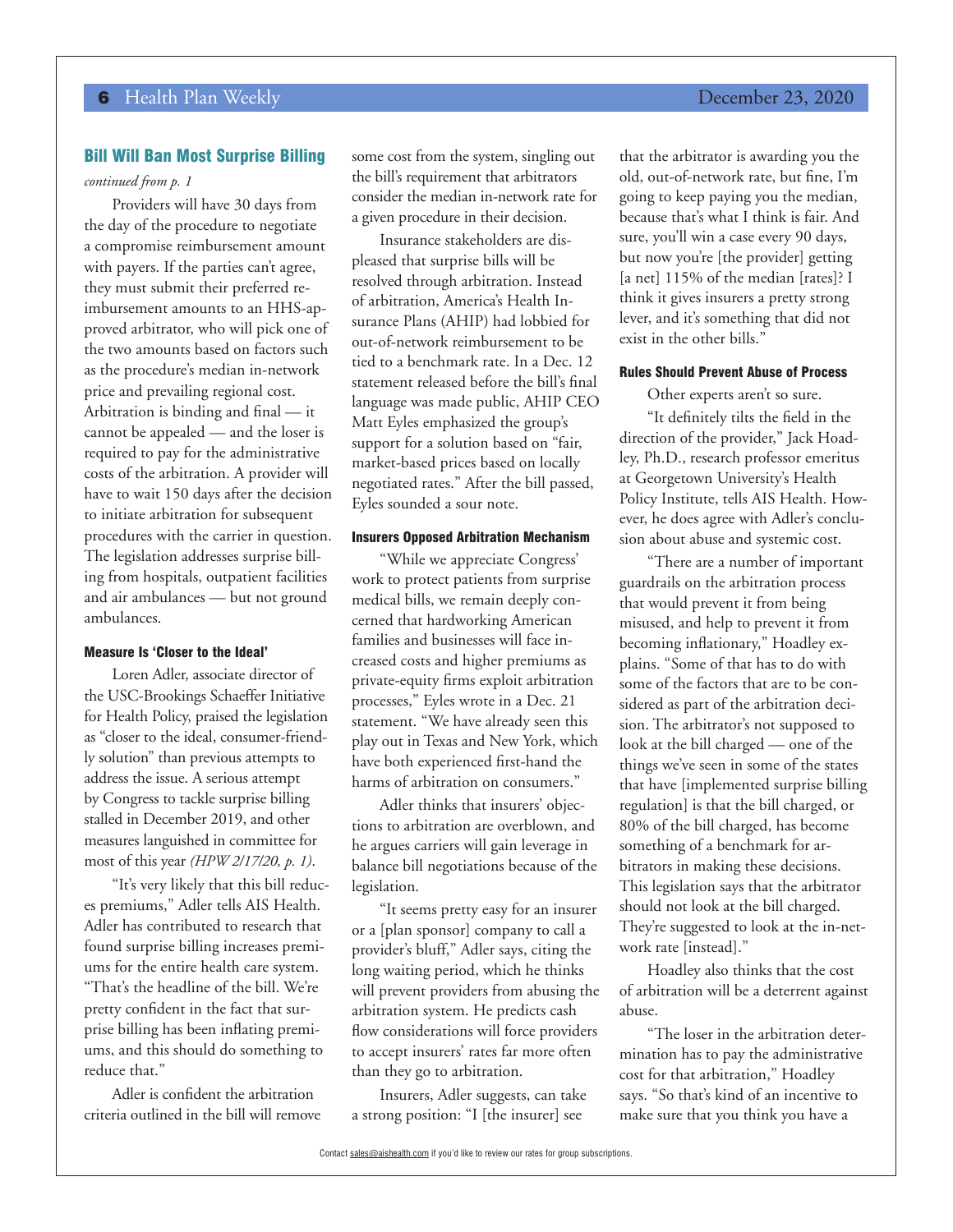## **December 23, 2020 Health Plan Weekly 7**

good case before you go to arbitration, because if you lose, you'll get the lower payment amount — and you'll have to pay that administrative charge on top of it."

Dan Mendelson, founder of Avalere Health, is more skeptical than Adler and Hoadley about the bill's potential to reduce costs and slow premium inflation.

"There is no question that whenever you force more cost into the system, it's going to be reflected in consumer cost," Mendelson explains. "So there will be a premium effect. Will people actually be able to differentiate it from the typical rise in costs? No....I do expect that it will have an effect, just from an economics standpoint."

Mendelson points out that many important questions will be answered by the Biden administration. Adler also emphasized that point, citing HHS's ability to decertify arbitrators who favor one side or another.

"How is it done, what are the ground rules? A lot of that is going to be worked out through regulation that is going to be promulgated by the Biden administration," Mendelson explains. "They will determine how it will actually affect providers and plans. And they're going to need that discretion to make the program work — it's going to be administratively burdensome and complicated to set up this kind of an arbitration system, and expensive, too."

Mendelson adds that Congress will have to take up the ground ambulance balance billing matter separately. All that said, he thinks Congress has done admirable work.

"It puts the problem squarely back between the providers and the insurers," Mendelson says. "From a consumer standpoint, it's really positive."

Read Adler's research on surprise billing's systemic cost at http://brook. gs/2KmSv7H and view the appropriations act at https://bit.ly/34Ff2U4. Contact Adler at ladler@brookings. edu, Hoadley at jfh7@georgetown. edu and Mendelson via Liz Moore at lmoore@avalere.com. ☆

*by Peter Johnson*

### News Briefs

✦*On Dec. 22, Congress voted to repeal health insurers' exemption from federal antitrust laws by amending the McCarran-Ferguson Act, which expressly delegated health insurance competition questions to states.* The bill would allow the Federal Trade Commission and Dept. of Justice to take action under federal antitrust law if health insurance companies engage in anticompetitive practices. The bill does not prevent states from enforcing their own rules. However, a Dec. 2 letter signed by four state insurance commissioners, each of whom were appointed by Republican governors, announced the opposition of the National Association of Insurance Commissioners (NAIC) to the bill. The commissioners argued that "existing state consumer protection, antitrust, and unfair trade practice laws provide the necessary tools needed to help stop anti-competitive conduct. Adding a layer of federal review would only lead to increased costs, confusion, and possible conflicts in federal and state courts." Matt Eyles, CEO of America's Health Insurance Plans (AHIP), condemned the bill in a Dec. 22 statement, arguing it will "[add] administrative red tape and reduc[e] market competition while making health coverage less affordable for hardworking Americans.… It will unnecessarily add layers of bureaucracy, destabilize markets, create conflicting federal and state oversight requirements, and lead to costly litigation." Read the bill at http://bit. ly/3nPmyDl and the NAIC letter at https://bit.ly/2WDRtqg.

✦*Lyft Inc. will offer 60 million rides to COVID-19 vaccination sites for low-income, uninsured and atrisk people who might be unable to access the vaccine otherwise.* The program will be sponsored by

partners including Anthem, Inc., Centene Corp., Epic Systems Corp., One Medical Group Inc., JPMorgan Chase Co. and United Way. "Access to reliable transportation represents a major barrier to care for millions of Americans across the country," said Megan Callahan, VP of Lyft Healthcare. "The COVID-19 pandemic has exacerbated this problem, creating a huge challenge in making sure vulnerable populations have access to the vaccine — especially for seniors living alone, low income workers, and parents with young children." Gail K. Boudreaux, President and CEO of Anthem added that "with the highly anticipated vaccine now rolling out across the country, we are pleased to be joining Lyft and other leading partners to ensure our nation's most vulnerable consumers will have the opportunity to receive the vaccine." Read more at http:// bwnews.pr/3rp4nXh.